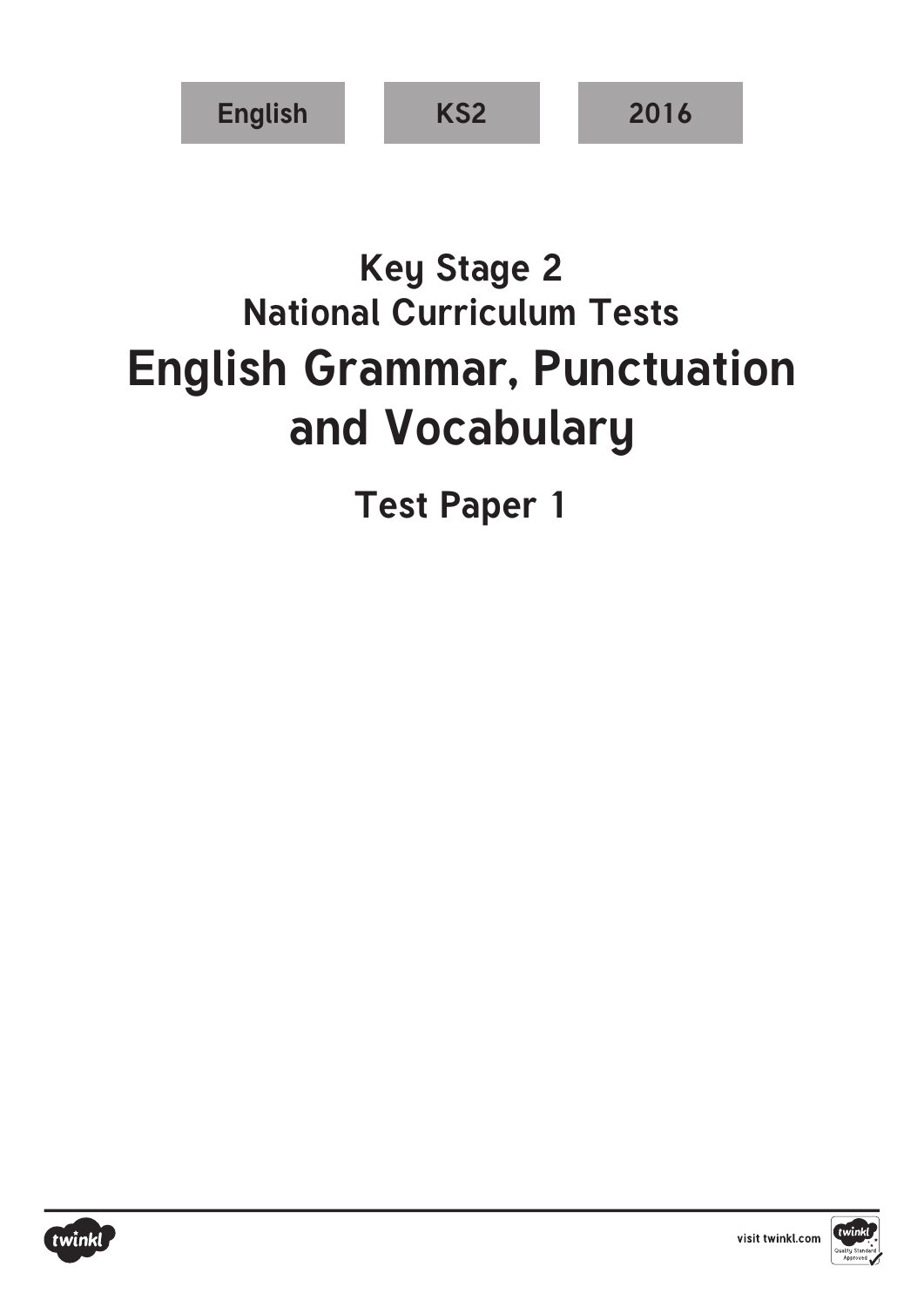| Question<br><b>Number</b>                                                                                                                          | <b>Question and Answer</b>                                                                                      |                |                       | <b>Marks</b> |
|----------------------------------------------------------------------------------------------------------------------------------------------------|-----------------------------------------------------------------------------------------------------------------|----------------|-----------------------|--------------|
| $\mathbf{1}$                                                                                                                                       | Circle the adverb that shows how Dave danced.                                                                   |                |                       |              |
| G1                                                                                                                                                 | Dave put on his best shirt before dancing (energetically.)                                                      |                |                       | 1            |
|                                                                                                                                                    | Notes: Award one mark for the correct word circled.                                                             |                |                       |              |
|                                                                                                                                                    | Grammar Focus: G1 - To express time, place and cause using adverbs.                                             |                |                       |              |
| $\overline{2}$                                                                                                                                     | Circle the right words in each of the boxes to make sure that the sentences are<br>written in Standard English. |                |                       |              |
| G7                                                                                                                                                 | Dave has lived in London since he was a boy.                                                                    |                |                       | 1            |
|                                                                                                                                                    | He could have moved but decided to stay.                                                                        |                |                       |              |
|                                                                                                                                                    | <b>Notes:</b> Award one mark for both words circled correctly.                                                  |                |                       |              |
|                                                                                                                                                    | <b>Grammar Focus: G7</b> - To recognise Standard English forms.                                                 |                |                       |              |
| $\overline{3}$                                                                                                                                     | Tick the correct box to say which clause is underlined in the following sentences:                              |                |                       |              |
|                                                                                                                                                    | Sentence                                                                                                        | Main<br>Clause | Subordinate<br>Clause |              |
| G <sub>3</sub>                                                                                                                                     | If he listened really hard, Dave could hear music coming from<br>next door.                                     |                |                       |              |
|                                                                                                                                                    | Dave always goes to dance practice even when he's not feeling<br>one hundred percent.                           |                |                       |              |
|                                                                                                                                                    | Although it wasn't far to go, Dave always drove to work.                                                        |                |                       |              |
|                                                                                                                                                    | Notes: Award one mark for all three answers ticked correctly.                                                   |                |                       |              |
|                                                                                                                                                    | <b>Grammar Focus: G3</b> - To recognise main and subordinate clauses.                                           |                |                       |              |
| $\overline{4}$                                                                                                                                     | Choose the correct conjunction for each of the gaps in these sentences, only use<br>each word once.             |                |                       |              |
|                                                                                                                                                    | a. <b>Although</b> I am short, I can reach the top of my wardrobe.                                              |                |                       |              |
| G <sub>3</sub>                                                                                                                                     | b. Because of the rain, we are staying in today.                                                                |                |                       |              |
|                                                                                                                                                    | c. Until I hear the door bell, I am not getting up from my seat.                                                |                |                       |              |
| Notes: Award one mark for all three conjunctions used correctly.<br><b>Grammar Focus: G3</b> - To use a wider range of subordinating conjunctions. |                                                                                                                 |                |                       |              |



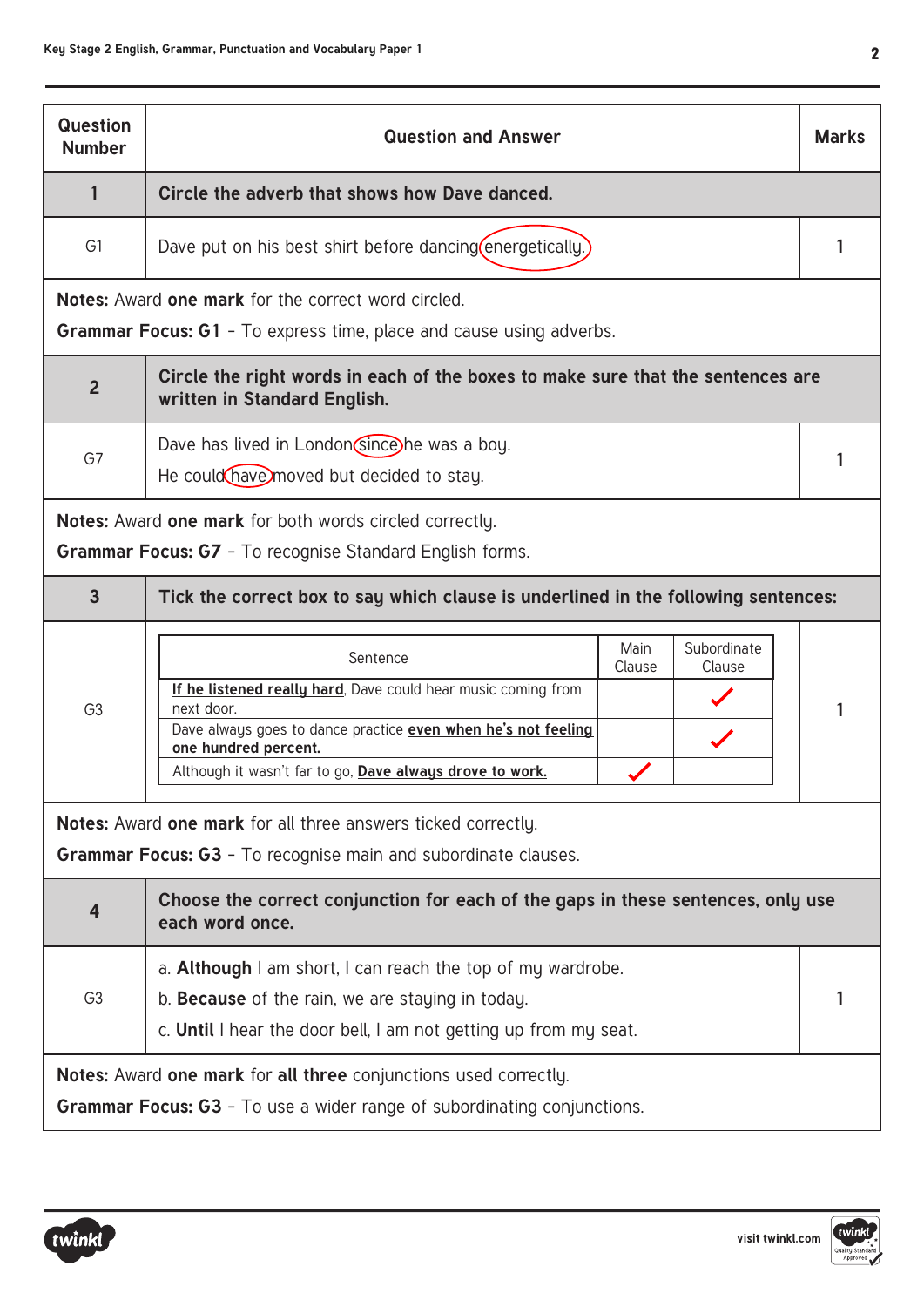| $5\phantom{1}$                                         | Which sentence is a command? Tick one.                                                                  |   |  |
|--------------------------------------------------------|---------------------------------------------------------------------------------------------------------|---|--|
| G <sub>2</sub>                                         | Pick up that piece of paper. $\checkmark$                                                               | 1 |  |
|                                                        | <b>Notes:</b> Award one mark for one correct tick.                                                      |   |  |
| command.                                               | Grammar Focus: G2 - To know that the grammatical pattern in a sentence indicates its function is a      |   |  |
| $\boldsymbol{6}$                                       | Write a synonym in the box to replace the underlined word so that the sentence has<br>the same meaning. |   |  |
| G <sub>6</sub>                                         | Any synonym for flabbergasted, e.g. surprised, shocked, astounded.                                      |   |  |
|                                                        | Notes: Award one mark for one correct word.                                                             |   |  |
|                                                        | <b>Grammar Focus: G6</b> - To know how words are related by meaning as synonyms and antonyms.           |   |  |
| $\overline{7}$                                         | Which of these sentences needs a question mark? Tick one.                                               |   |  |
| G <sub>2</sub>                                         | Please could I have a return ticket to York $\checkmark$                                                | 1 |  |
|                                                        | <b>Notes:</b> Award one mark for one correct tick.                                                      |   |  |
| is a question.                                         | Grammar Focus: G2 - To know that the grammatical pattern in a sentence indicates its function           |   |  |
| 8                                                      | Which of these sentences has used a question mark correctly? Tick one.                                  |   |  |
| G <sub>5</sub>                                         | "Would you like to come to the cinema with me?" asked Dave. $\checkmark$                                |   |  |
|                                                        | Notes: Award one mark for one correct tick.                                                             |   |  |
|                                                        | <b>Grammar Focus: G5</b> - To use other punctuation within the inverted commas of direct speech.        |   |  |
| 9                                                      | Underline the expanded noun phrase in the following sentence:                                           |   |  |
| G <sub>3</sub>                                         | Before lunchtime, Jasmine snacked on a delicious, nutritious fruit salad.                               |   |  |
| Notes: Award one mark for all of the words underlined. |                                                                                                         |   |  |
|                                                        | <b>Grammar Focus: G3</b> - To recognise expanded noun phrases for description and specification.        |   |  |



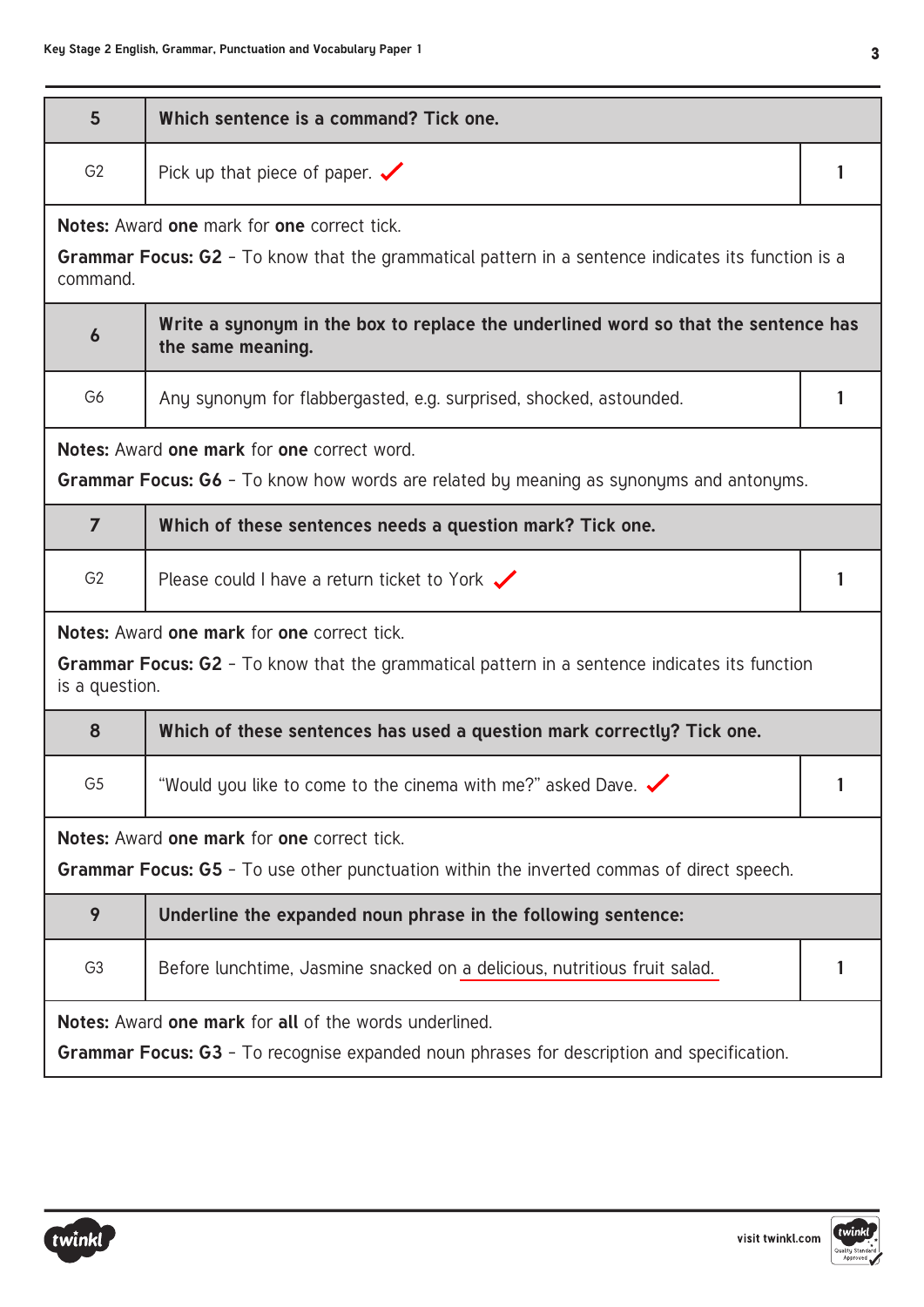| 10             | Tick for each sentence whether it is in present progressive tense or past<br>progressive tense.                                                                                                                             |                        |                     |  |
|----------------|-----------------------------------------------------------------------------------------------------------------------------------------------------------------------------------------------------------------------------|------------------------|---------------------|--|
| G <sub>4</sub> | Sentence<br>Dave was playing a great tune on his guitar.<br>Dave is singing while he cooks his meal.<br>Dave was lighting a firework at the Bonfire Night display.                                                          | Present<br>Progressive | Past<br>Progressive |  |
|                | Dave is sneaking into the kitchen to get some chocolate.<br>Notes: Award one mark for all of the correct ticks.<br><b>Grammar Focus: G4</b> - To recognise present and past progressive tenses to mark actions in progress. |                        |                     |  |
| 11             | Add the three missing commas into this sentence.                                                                                                                                                                            |                        |                     |  |
| G <sub>5</sub> | After washing his hair, Dave got into his car, which he had also cleaned that day,<br>and drove off on his night out.                                                                                                       |                        |                     |  |
|                | <b>Notes:</b> Award one mark for all of the commas in the correct places.<br><b>Grammar Focus: G5</b> - To use commas to demarcate fronted adverbials and relative clauses.                                                 |                        |                     |  |
| 12             | Label whether each of these words is an adjective or noun.                                                                                                                                                                  |                        |                     |  |
| G1             | Dave was climbing a particularly steep hill when his shoe fell off and landed in a<br>muddy puddle.<br>adjective<br>adjective                                                                                               | noun                   |                     |  |
|                | Notes: Award one mark for all of the words correctly labelled.<br>Grammar Focus: G1 - To recognise adjectives and nouns.                                                                                                    |                        |                     |  |
| 13             | Match each root word with the correct suffix to create a verb:                                                                                                                                                              |                        |                     |  |
| G <sub>6</sub> | note<br>ate<br>pulse<br>ise<br>critic<br>ify                                                                                                                                                                                |                        |                     |  |
|                | Notes: Award one mark for all of the correct answers.<br><b>Grammar Focus: G6</b> - To form verbs using suffixes -ate, -ise and -ify.                                                                                       |                        |                     |  |

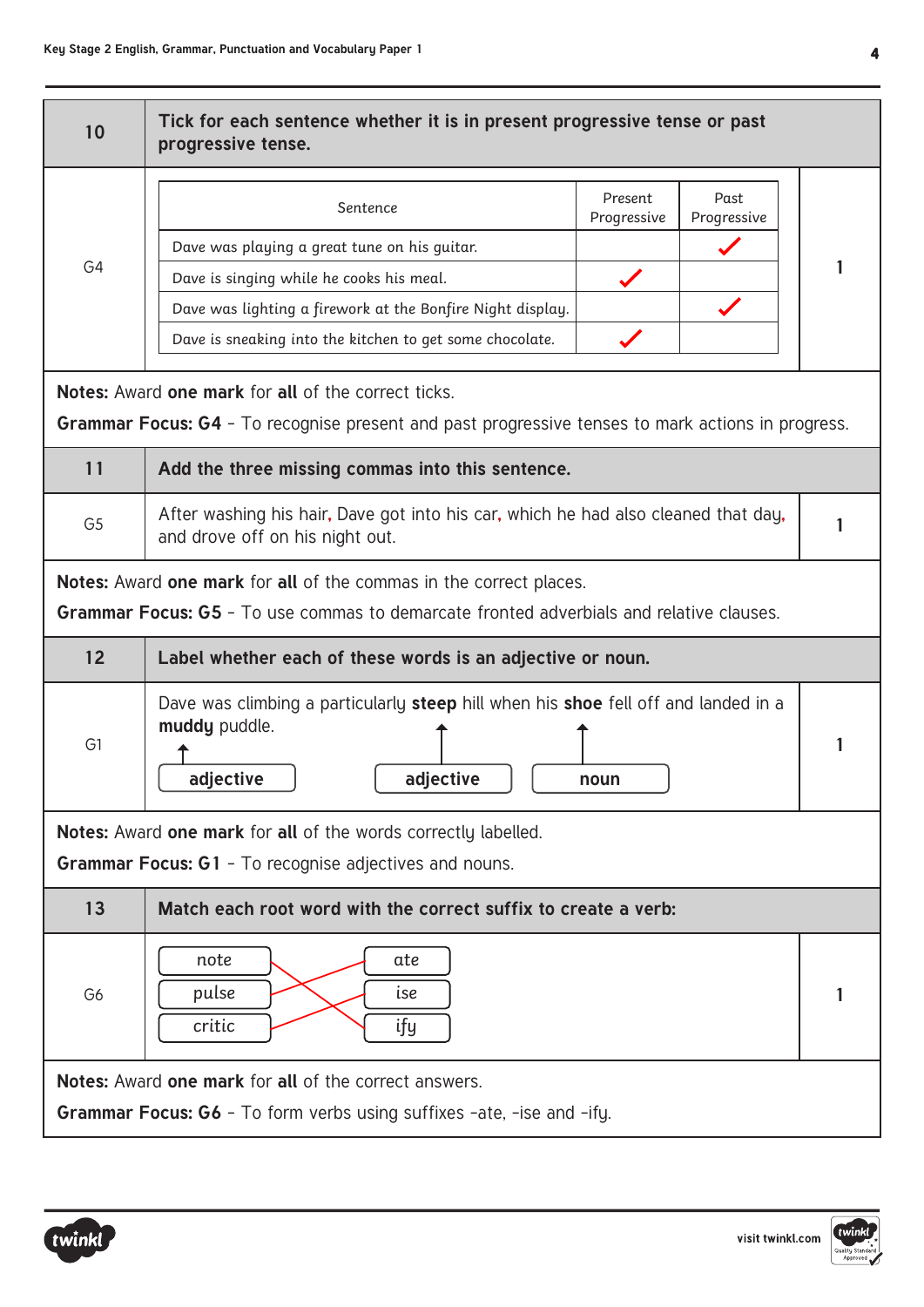| 14             | Circle the words in this sentence that need capital letters.                                                                                                                                                    |   |
|----------------|-----------------------------------------------------------------------------------------------------------------------------------------------------------------------------------------------------------------|---|
| G <sub>5</sub> | when dave sings an elvis song, he dreams about living in america.                                                                                                                                               | 1 |
|                | <b>Notes:</b> Award one mark for all of words correctly circled.<br>Grammar Focus: G5 - To use capital letters for people, places, the days of the week and to demarcate<br>the start of a sentence.            |   |
| 15             | Which of these sentences is grammatically correct? Tick one.                                                                                                                                                    |   |
| G4             | Dave was much better at dancing than his brother. $\swarrow$                                                                                                                                                    | 1 |
|                | <b>Notes:</b> Award one mark for one correct answer ticked.                                                                                                                                                     |   |
|                | <b>Grammar Focus: G4 - To use consistent tense.</b>                                                                                                                                                             |   |
| 16             | Underline both of the modal verbs in these sentences:                                                                                                                                                           |   |
| G4             | Everyone could see Dave as he appeared over the horizon. If he kept sprinting,<br>he might win the race.                                                                                                        | 1 |
|                | Notes: Award one mark for both correct words underlined.                                                                                                                                                        |   |
|                | <b>Grammar Focus:</b> G4 - To recognise modal verbs that indicate degrees of possibility.                                                                                                                       |   |
| 17             | Tick the box where a semi-colon should go to separate the independent clauses:                                                                                                                                  |   |
| G <sub>5</sub> | Every year, Dave goes on holiday to Whitby it often rains while he's there.                                                                                                                                     |   |
|                | Notes: Award one mark for the correct box ticked.                                                                                                                                                               |   |
|                | Grammar Focus: G5 - To use semi-colons to mark the boundary between independent clauses.                                                                                                                        |   |
| 18             | Place commas around the relative clause in this sentence:                                                                                                                                                       |   |
| G <sub>3</sub> | Dave's dishwasher, which he had owned for almost ten years, had started to<br>leak water.                                                                                                                       |   |
|                | <b>Notes:</b> Award one mark for both commas in the correct position.<br><b>Grammar Focus: G3</b> - To recognise and demarcate relative clauses beginning with which, who, when,<br>where, whom, whose or that. |   |



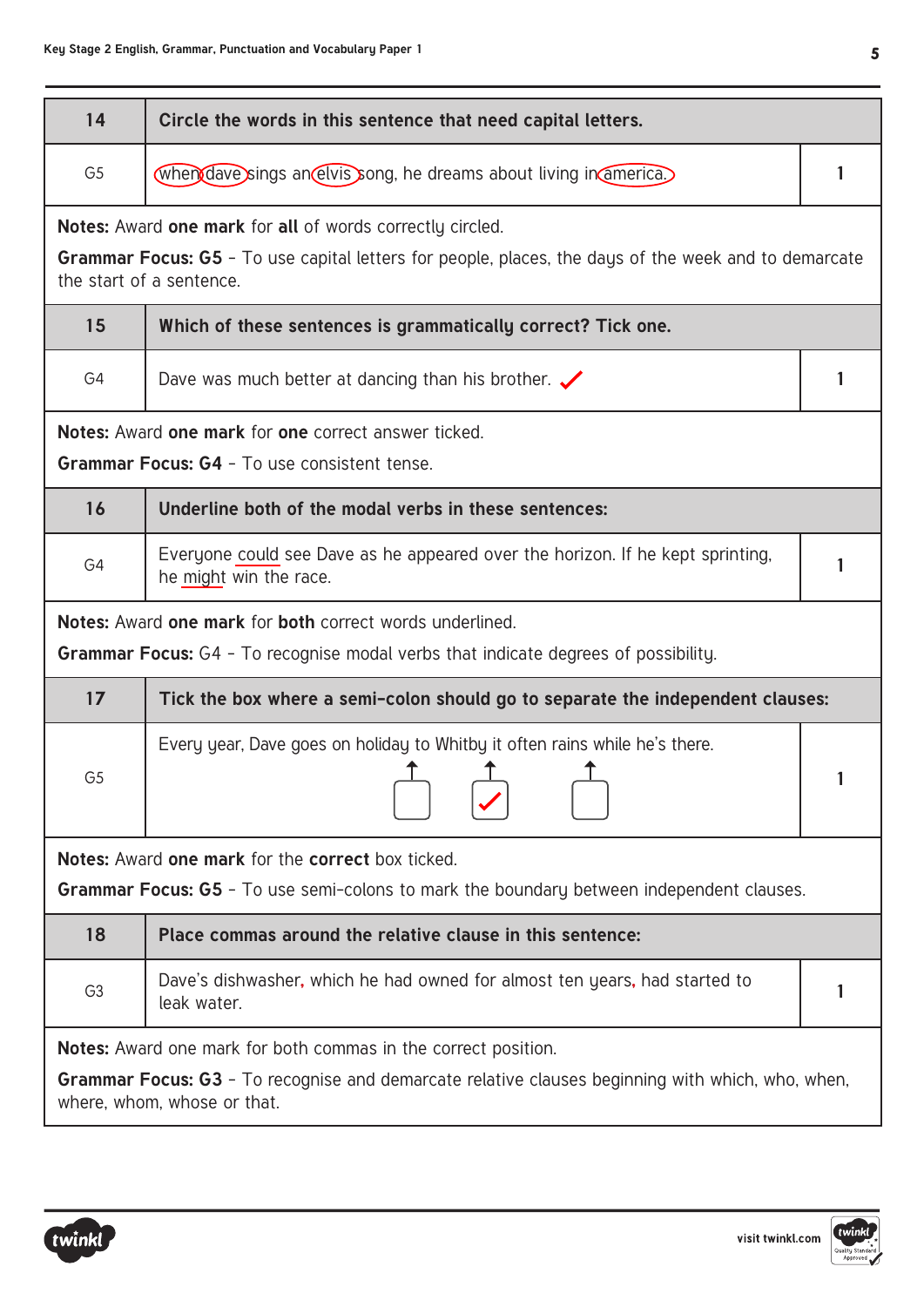| 19             | Which of these plural possessive apostrophe sentences is correct? Tick one.                                                                                               |   |
|----------------|---------------------------------------------------------------------------------------------------------------------------------------------------------------------------|---|
| G <sub>5</sub> | All of his friends' tents were pitched in a line on the camping field. $\swarrow$                                                                                         |   |
|                | <b>Notes:</b> Award one mark for the correct sentence ticked.                                                                                                             |   |
|                | <b>Grammar Focus:</b> G5 - To use apostrophes to mark plural possession.                                                                                                  |   |
| 20             | Underline the conjunction in these sentences:                                                                                                                             |   |
| G1             | Dave loves going to the gym. Although he finds their yoga classes tricky, his<br>balance and fitness are definitely improving.                                            |   |
|                | <b>Notes:</b> Award one mark for the correct word circled.                                                                                                                |   |
|                | <b>Grammar Focus: G1</b> - To recognised conjunctions used for time, place and cause.                                                                                     |   |
| 21             | Which of these sentences shows the correct agreement between subject and verb?<br>Tick one.                                                                               |   |
| G4             | At Dave's birthday party, everyone plays party games.                                                                                                                     | 1 |
|                | Notes: Award one mark for the correct sentence ticked.                                                                                                                    |   |
|                | <b>Grammar Focus: G4</b> - To maintain consistent verb form and tense.                                                                                                    |   |
| 22             | Add the missing commas to the following sentence.                                                                                                                         |   |
| G <sub>5</sub> | Dave got a joke book, a remote control helicopter, a                                                                                                                      |   |
|                | new jumper and some gift vouchers for his birthday.                                                                                                                       |   |
|                | Notes: Award one mark for both commas inserted correctly.                                                                                                                 |   |
|                | <b>Grammar Focus: G5</b> - To use commas in a list.                                                                                                                       |   |
| 23             | Put a pair of brackets around the parenthesis in the sentence below:                                                                                                      |   |
| G <sub>5</sub> | Dave's journey to Whitby took a long time (almost four hours) because of a<br>terrible traffic jam on the motorway.                                                       |   |
|                | <b>Notes:</b> Award <b>one mark</b> for <b>both</b> brackets inserted correctly.<br><b>Grammar Focus: G5</b> - To use brackets, dashes or commas to indicate parenthesis. |   |



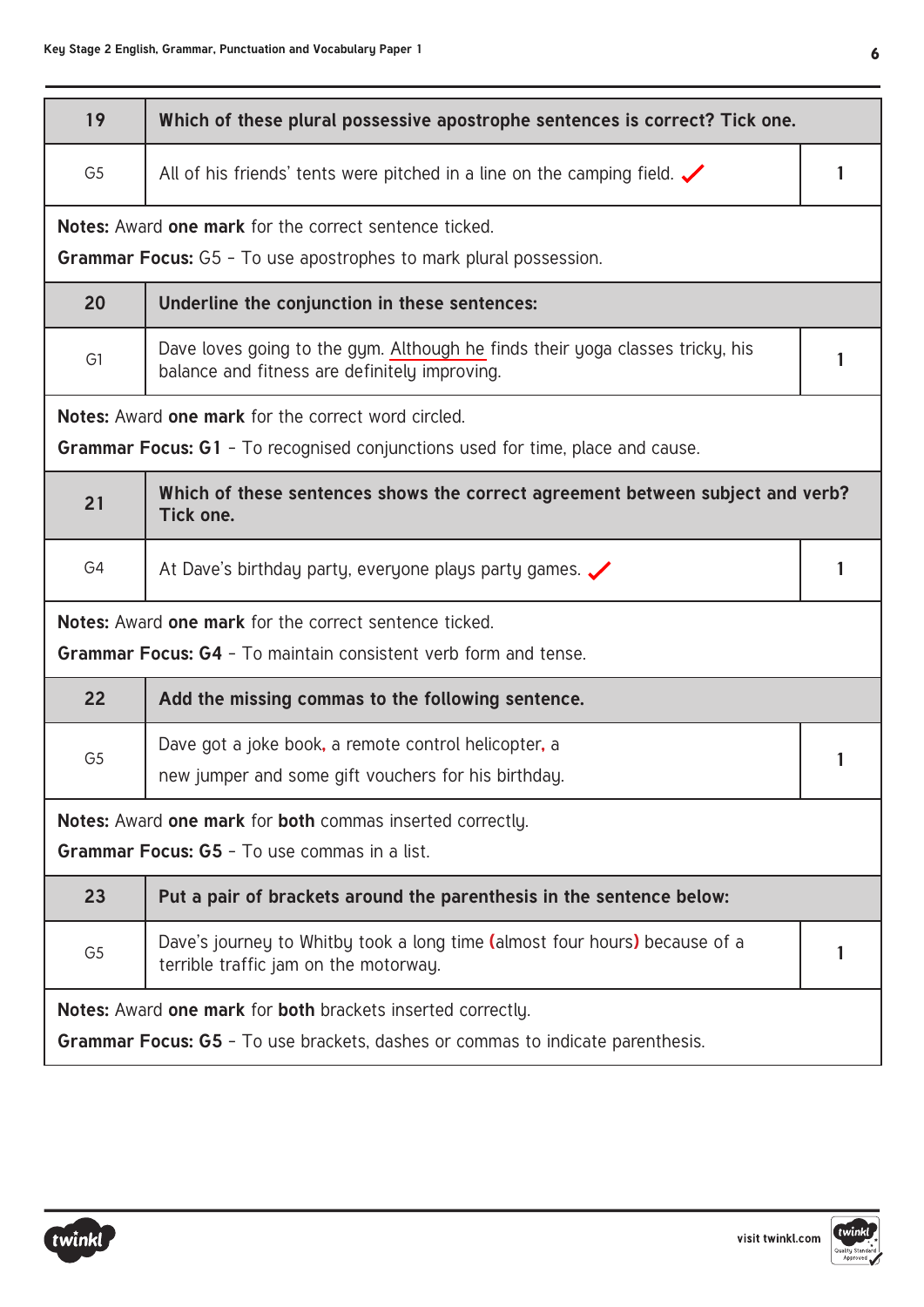| × |
|---|
|   |
|   |
|   |

| 24             | Write a pronoun in the box below to replace the underlined word in the sentence:                                                                                     |               |                |   |
|----------------|----------------------------------------------------------------------------------------------------------------------------------------------------------------------|---------------|----------------|---|
| G1             | When Dave arrives at work, the first thing he does is make a cup of tea.                                                                                             |               |                | 1 |
|                | <b>Notes: Award one mark for the correct answer.</b>                                                                                                                 |               |                |   |
|                | <b>Grammar Focus:</b> G1 - To use appropriate pronouns to avoid repetition.                                                                                          |               |                |   |
| 25             | Tick an antonym for the word 'depressing'. Tick one.                                                                                                                 |               |                |   |
| G <sub>6</sub> | uplifting $\checkmark$                                                                                                                                               |               |                | 1 |
|                | <b>Notes: Award one mark for the correct answer.</b>                                                                                                                 |               |                |   |
|                | <b>Grammar Focus: G6</b> - To know how words are related by meaning as antonyms and synonyms.                                                                        |               |                |   |
| 26             | Underline all of the determiners in this sentence:                                                                                                                   |               |                |   |
| G1             | Dave has a lovely house in Yorkshire with an old cat and two rabbits.                                                                                                |               |                | 1 |
|                | <b>Notes:</b> Award one mark for all three words correctly underlined.<br><b>Grammar Focus: G1</b> - To recognise determiners; use the forms 'a' and 'an' correctly. |               |                |   |
| 27             | Insert the correct verb to make this a present perfect sentence:                                                                                                     |               |                |   |
| G4             | Dave has eaten in many famous restaurants.                                                                                                                           |               |                |   |
|                | <b>Notes:</b> Award one mark for the correct answer.                                                                                                                 |               |                |   |
|                | Grammar Focus: G4 - To use the present perfect form of verbs.                                                                                                        |               |                |   |
| 28             | Tick to show whether these sentences are written in the active or passive voice.                                                                                     |               |                |   |
|                | <b>Sentence</b>                                                                                                                                                      | <b>Active</b> | <b>Passive</b> |   |
| G4             | The ball was caught by Dave.                                                                                                                                         |               |                |   |
|                | Dave saved the free kick.                                                                                                                                            |               |                |   |
|                | The crossbar was hit by the ball.                                                                                                                                    |               |                |   |
|                | <b>Notes:</b> Award one mark for all three answers ticked correctly.<br><b>Grammar Focus: G4</b> - To recognise active and passive voice.                            |               |                |   |



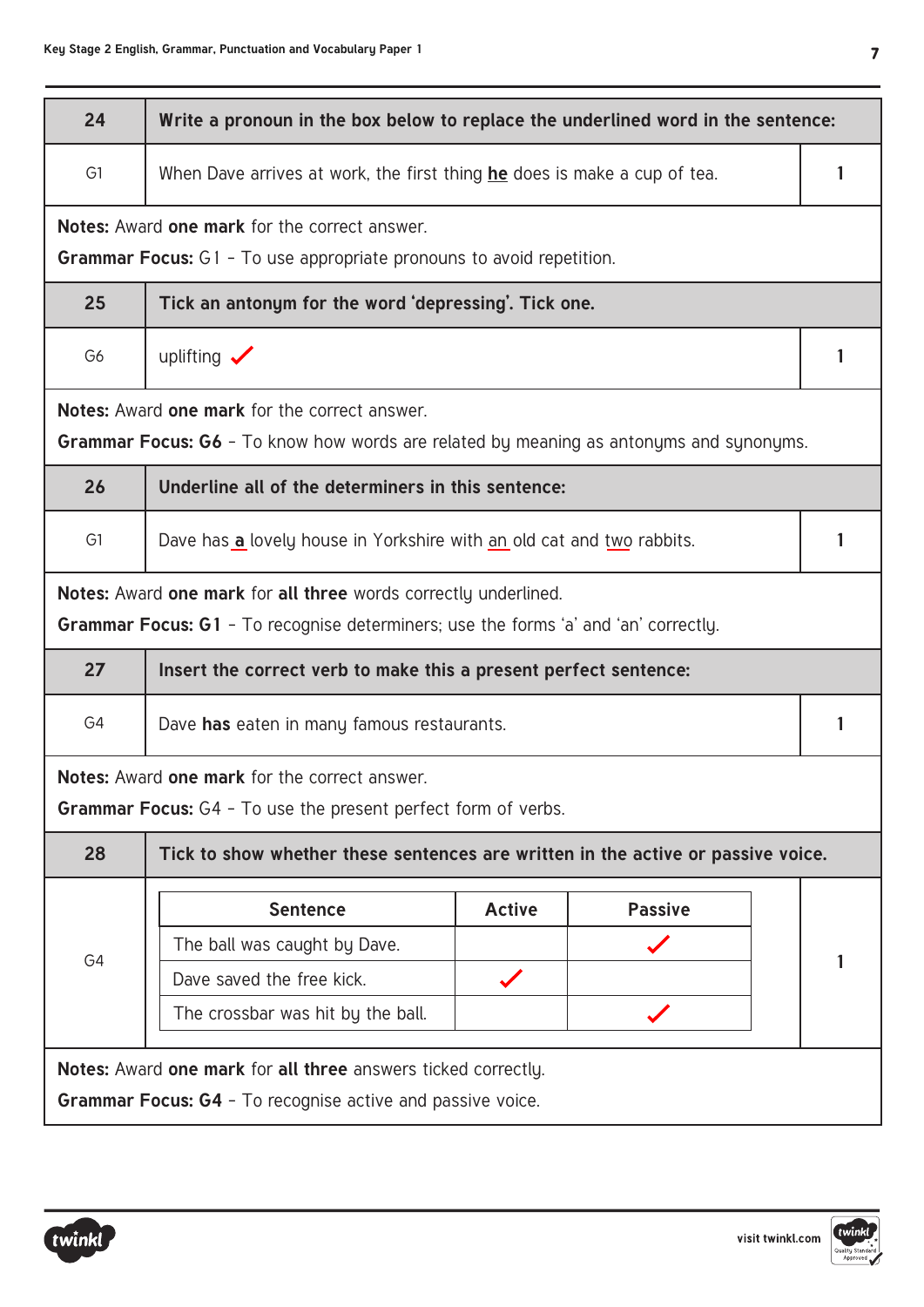| 29                                                                                                                                                       | Put the missing contraction apostrophe in this sentence:                                                                                                                                                                                                      |  |  |
|----------------------------------------------------------------------------------------------------------------------------------------------------------|---------------------------------------------------------------------------------------------------------------------------------------------------------------------------------------------------------------------------------------------------------------|--|--|
| G <sub>5</sub>                                                                                                                                           | Dave <b>didn't</b> know what to say when someone told him he had a great singing<br>voice.                                                                                                                                                                    |  |  |
|                                                                                                                                                          | <b>Notes: Award one mark for the correct answer.</b><br><b>Grammar Focus: G5</b> - To use apostrophes to mark contracted forms.                                                                                                                               |  |  |
| 30                                                                                                                                                       | Match up the words with the right term of description.                                                                                                                                                                                                        |  |  |
| G <sub>3</sub>                                                                                                                                           | Words<br><b>Descriptive Term</b><br>which she always found funny<br>A prepositional phrase<br>inside the restaurant<br>A main clause<br>Dave took his mum out for a meal<br>A relative clause<br>Notes: Award one mark for all three terms correctly matched. |  |  |
|                                                                                                                                                          | <b>Grammar Focus: G3</b> - To recognise types of clauses.                                                                                                                                                                                                     |  |  |
| 31                                                                                                                                                       | Circle the object of this sentence:                                                                                                                                                                                                                           |  |  |
| G1                                                                                                                                                       | Dave cycled on his new(bike.)                                                                                                                                                                                                                                 |  |  |
|                                                                                                                                                          | Notes: Award one mark for the correct word circled.<br><b>Grammar Focus: G1</b> - To recognise subjects and objects within sentences.                                                                                                                         |  |  |
| 32                                                                                                                                                       | Underline the two prepositions in the sentence:                                                                                                                                                                                                               |  |  |
| G1                                                                                                                                                       | Before Easter, Dave visited London and ran in the marathon.                                                                                                                                                                                                   |  |  |
| Notes: Award one mark for both of the correct words being underlined.<br>Grammar Focus: G1 - To recognise prepositions to express time, place and cause. |                                                                                                                                                                                                                                                               |  |  |



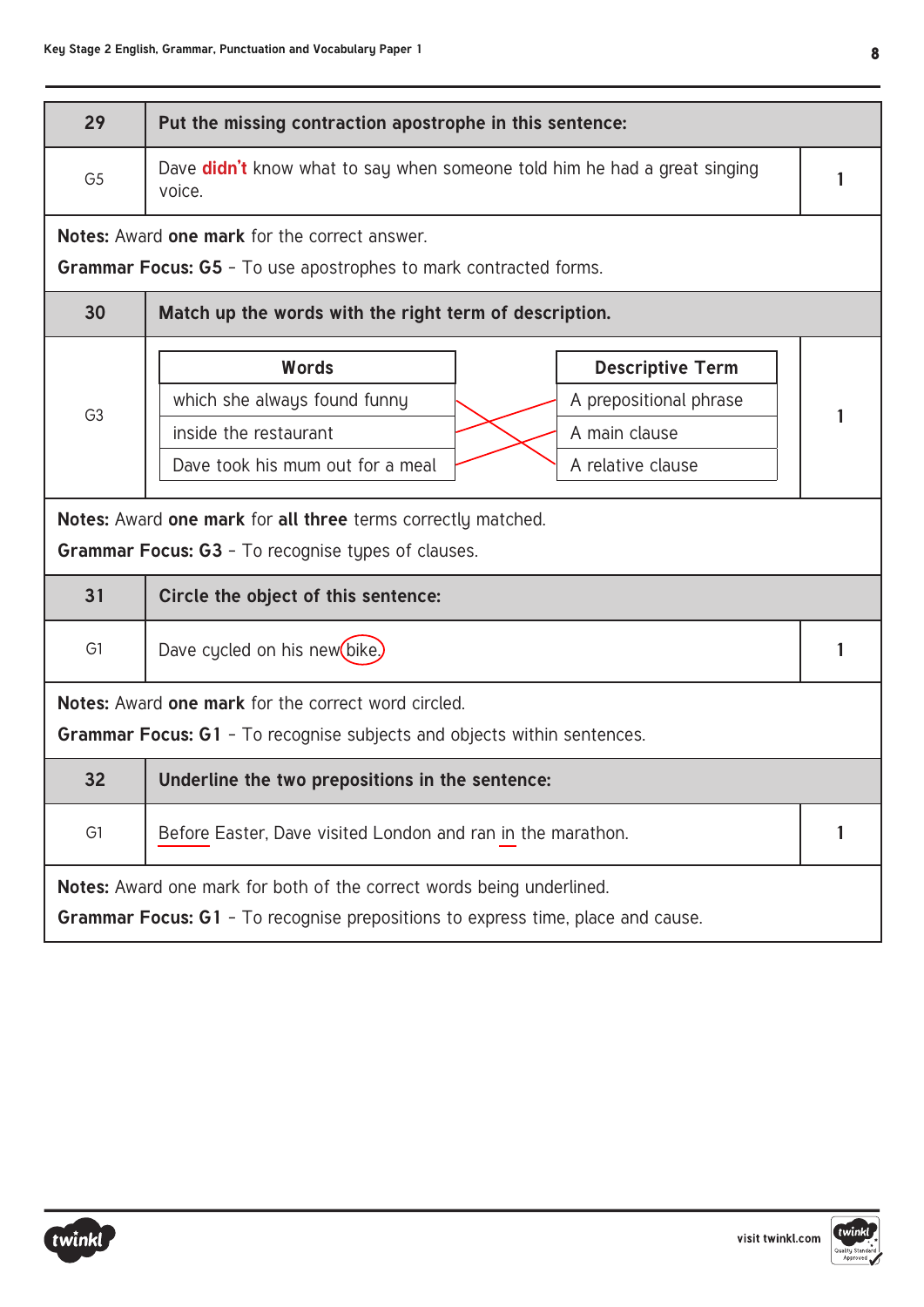| 33             |                                                                                              |                                                                           | Complete the table by writing an appropriate prefix to match the verb root words.                       |   |
|----------------|----------------------------------------------------------------------------------------------|---------------------------------------------------------------------------|---------------------------------------------------------------------------------------------------------|---|
|                | <b>Prefix</b>                                                                                | <b>Verb Root</b>                                                          |                                                                                                         |   |
|                | $mis-$                                                                                       | trust                                                                     |                                                                                                         |   |
| G <sub>6</sub> | $dis-$                                                                                       | obey                                                                      |                                                                                                         |   |
|                | over-                                                                                        | react                                                                     |                                                                                                         |   |
|                | $re-$                                                                                        | apply                                                                     |                                                                                                         |   |
|                | Notes: Award one mark for all three correct prefixes.                                        |                                                                           |                                                                                                         |   |
|                | <b>Grammar Focus: G6</b> - To recognise verb prefixes (e.g. dis-, re-, de-, mis- and over-). |                                                                           |                                                                                                         |   |
| 34             | What does the root 'vac' mean in the word family below.                                      |                                                                           |                                                                                                         |   |
| G <sub>6</sub> | empty $\sqrt{}$                                                                              |                                                                           |                                                                                                         | 1 |
|                | <b>Notes: Award one mark for the correct answer.</b>                                         |                                                                           |                                                                                                         |   |
| meaning.       |                                                                                              |                                                                           | <b>Grammar Focus: G6</b> - To know word families are based on common roots that are related in form and |   |
| 35             | Draw a line to match each sentence to its correct function.                                  |                                                                           |                                                                                                         |   |
|                | How awful the weather is today                                                               |                                                                           | statement                                                                                               |   |
| G <sub>2</sub> | Take your umbrella with you<br>You've put on your anorak, haven't you                        |                                                                           | command<br>question                                                                                     | 1 |
|                | The weather forecast said that we were                                                       |                                                                           |                                                                                                         |   |
|                | going to have a storm                                                                        |                                                                           | exclamation                                                                                             |   |
|                | Notes: Award one mark for all four correct answers.                                          |                                                                           |                                                                                                         |   |
|                |                                                                                              |                                                                           | <b>Grammar Focus: G2</b> - To recognise the grammatical patterns and function of different sentences.   |   |
| 36             | Circle one co-ordinating conjunction in each sentence:                                       |                                                                           |                                                                                                         |   |
|                | a)                                                                                           | Dave came last in the talent show for the isn't a great dancer.           |                                                                                                         |   |
| G <sub>3</sub> | b)                                                                                           | Dave doesn't like sprouts nor does he like cabbage.                       |                                                                                                         |   |
|                | $\mathsf{C}$                                                                                 | Dave likes to try and bak $\epsilon$ but his cakes are always a disaster. |                                                                                                         |   |
|                | Notes: Award one mark for all three correctly identified words.                              |                                                                           |                                                                                                         |   |
|                | <b>Grammar Focus: G3</b> - To use co-ordination in sentences.                                |                                                                           |                                                                                                         |   |

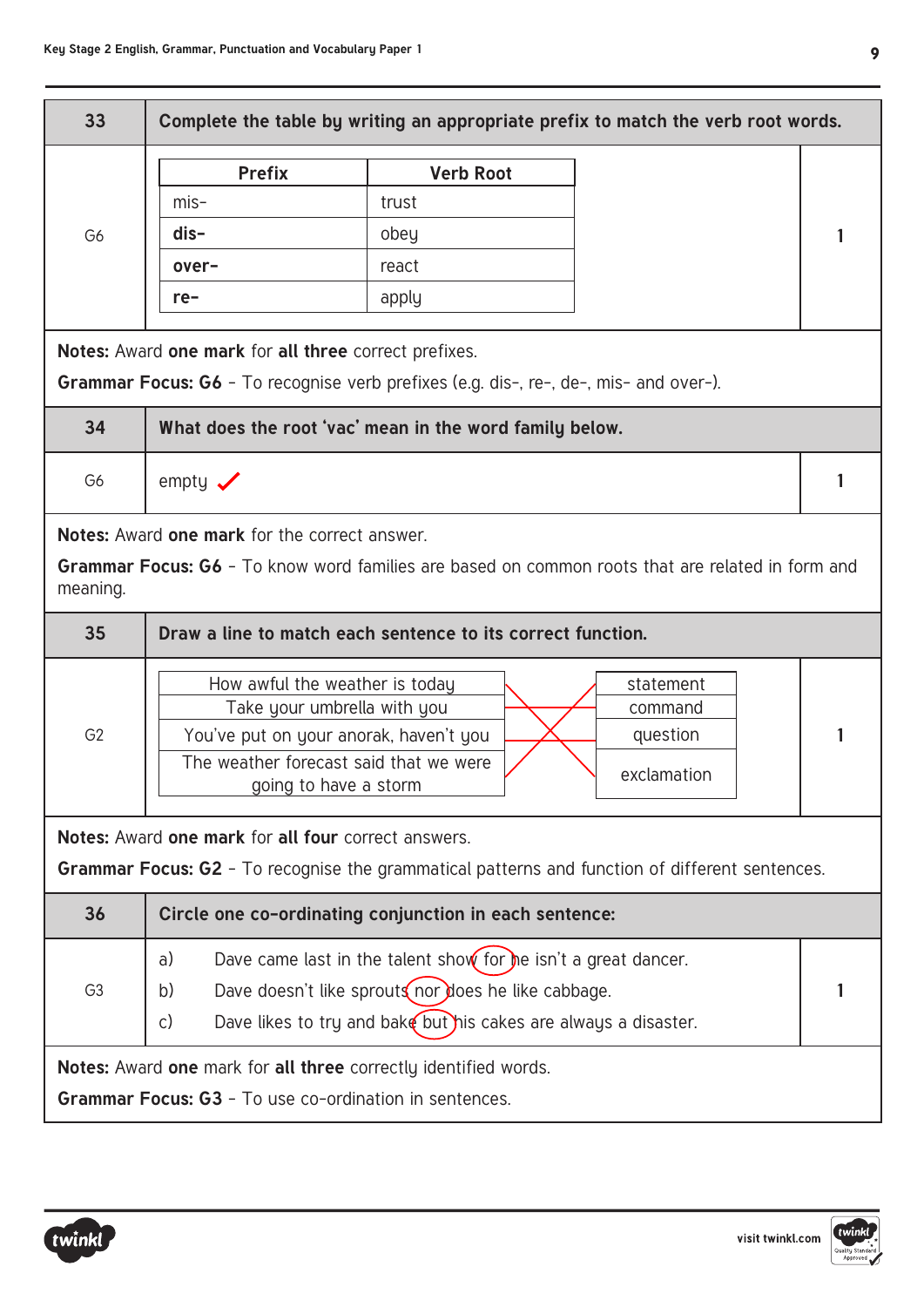| 37             | Which sentence has used inverted commas correctly? Tick one.                                                                                                                                 |  |
|----------------|----------------------------------------------------------------------------------------------------------------------------------------------------------------------------------------------|--|
| G <sub>5</sub> | "Pass to me now!" shouted Dave during the football game. $\checkmark$                                                                                                                        |  |
|                | <b>Notes: Award one mark for the correct answer.</b><br><b>Grammar Focus: G5</b> - To use inverted commas and other punctuation to indicate direct speech.                                   |  |
| 38             | Tick the sentence that uses the dash correctly:                                                                                                                                              |  |
| G <sub>5</sub> | The clumsy waiter dropped soup in Dave's lap - he didn't get a tip! $\checkmark$                                                                                                             |  |
|                | <b>Notes: Award one mark for the correct answer.</b><br><b>Grammar Focus: G5</b> - To use a dash to mark the boundary between independent clauses.                                           |  |
| 39             | Each of the sentences below has a mistake in it.<br>The mistake is underlined and your task is to write in the correction:                                                                   |  |
| G7             | a. Last week, Dave lended a ladder from his friend.<br>borrowed<br>b. Food is been served today.<br>being<br>c. After he had been in the sea, he warmed up and have a cup of hot tea.<br>had |  |
|                | Notes: Award one mark for all three correct answers.                                                                                                                                         |  |
|                | <b>Grammar Focus: G7</b> - To recognise standard verb forms.                                                                                                                                 |  |
| 40             | Circle the two words that show the tense in the sentence below.                                                                                                                              |  |
| G4             | The boys $(go)$ to the skate park every day - it is their favourite place.                                                                                                                   |  |
|                | <b>Notes:</b> Award one mark for both correct words circled.<br><b>Grammar Focus: G4 - To recognise verbs forms for consistent tense.</b>                                                    |  |



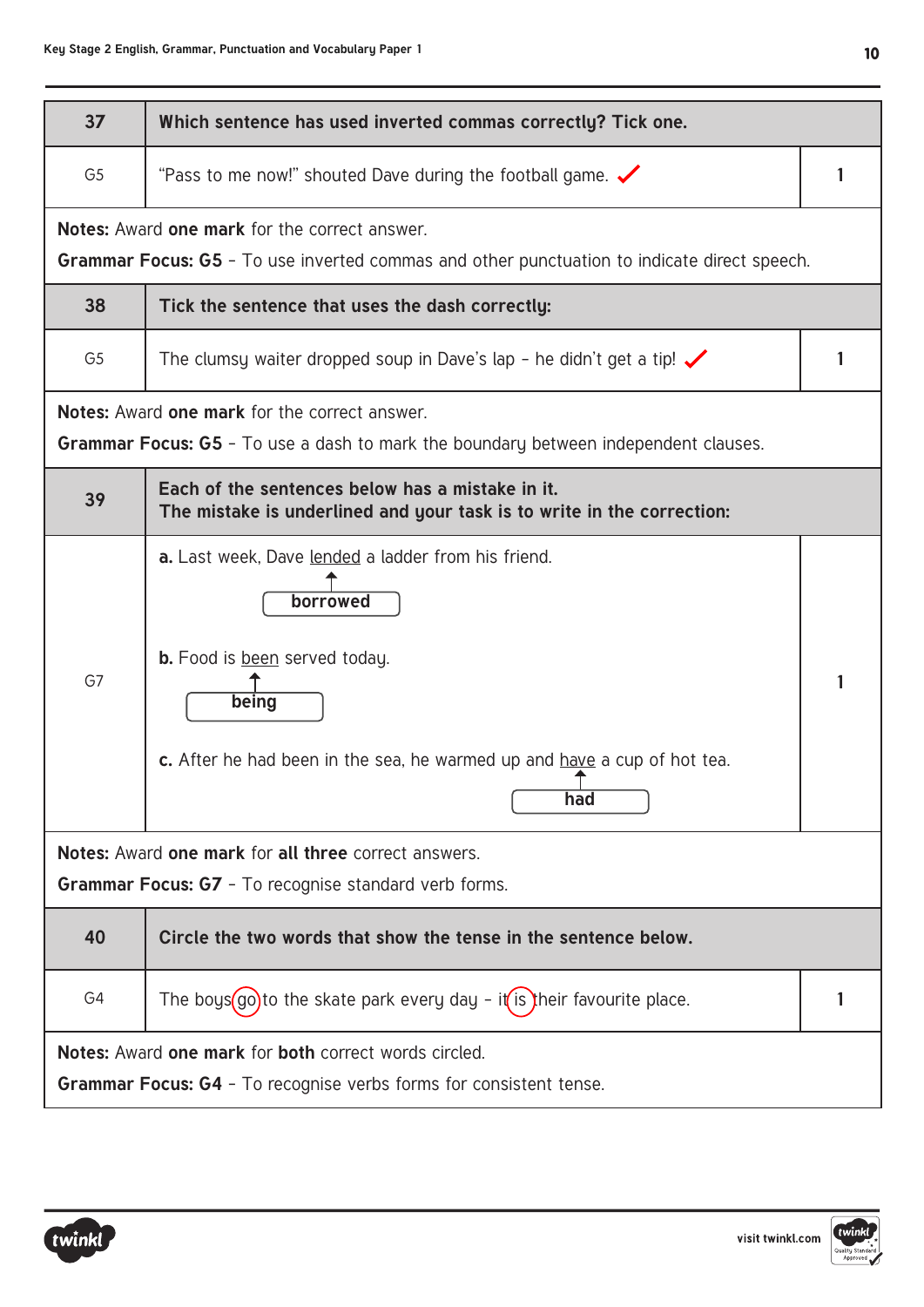┬

л

| 41              | What is the word 'before' in this sentence? Tick one.                                                                                                             |   |
|-----------------|-------------------------------------------------------------------------------------------------------------------------------------------------------------------|---|
| G1              | A preposition $\sqrt{}$                                                                                                                                           | 1 |
|                 | <b>Notes: Award one mark for the correct answer.</b><br><b>Grammar Focus: G1 - To recognise word classes.</b>                                                     |   |
| 42a             | Write a sentence using the word 'train' as a verb.                                                                                                                |   |
| G <sub>1</sub>  | Accept any sentence where 'train' is used as a verb, e.g. The gymnast tried her<br>best to train every day.                                                       | 1 |
|                 | <b>Notes: Award one mark for the correct answer.</b>                                                                                                              |   |
|                 | <b>Grammar Focus: G1 - To recognise word classes.</b>                                                                                                             |   |
| 42 <sub>b</sub> | Write a sentence using the word 'train' as a noun.                                                                                                                |   |
| G <sub>1</sub>  | Accept any sentence where 'train' is used as a noun, e.g. Hurriedly, the<br>passengers boarded the train.                                                         | 1 |
|                 | <b>Notes: Award one mark for the correct answer.</b>                                                                                                              |   |
|                 | <b>Grammar Focus: G1 - To recognise word classes.</b>                                                                                                             |   |
| 43              | Label each word with the correct letter.                                                                                                                          |   |
| G1              | $A - Noun$<br><b>B</b> - Verb <b>C</b> - Pronoun<br><b>D</b> - Determiner<br>$E -$ Adverb<br>Dave hurriedly grabbed a bag of crisps before he left the house<br>곰 | 1 |
|                 | <b>Notes:</b> Award one mark for all of the words being labelled correctly.                                                                                       |   |
|                 | <b>Grammar Focus: G1 - To recognise word classes.</b>                                                                                                             |   |
| 44              | Rewrite the sentence below so that it is in the active voice.                                                                                                     |   |
| G4              | The basketball smashed the window.                                                                                                                                |   |
|                 | Notes: Award one mark for a correct sentence.<br><b>Grammar Focus: G4</b> - To use the active and passive voice.                                                  |   |

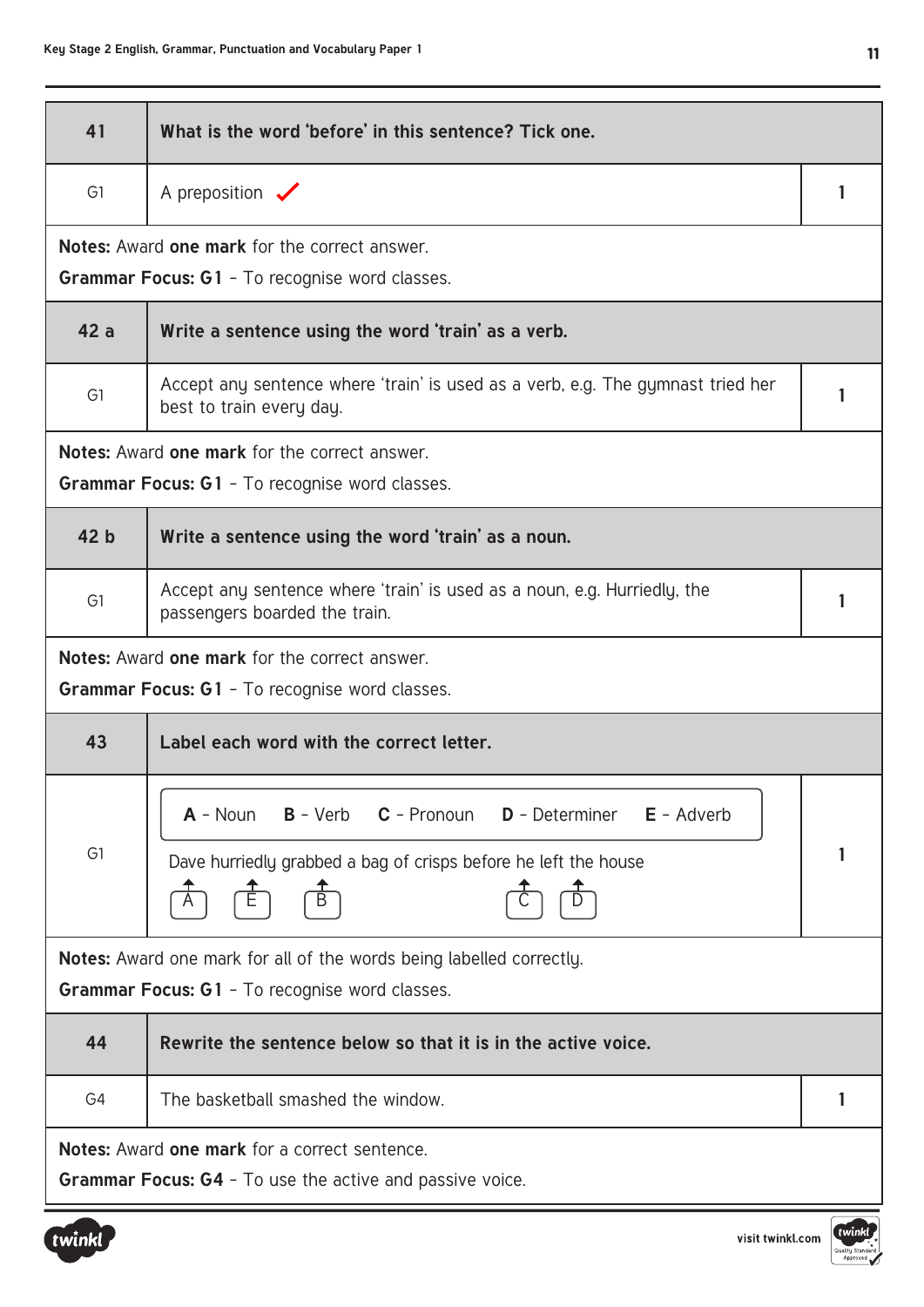| 45             | Which verb completes the sentence so that it uses the subjunctive form?                                                                                                                                                                                |   |
|----------------|--------------------------------------------------------------------------------------------------------------------------------------------------------------------------------------------------------------------------------------------------------|---|
| G <sub>4</sub> | were $\checkmark$                                                                                                                                                                                                                                      | 1 |
|                | <b>Notes:</b> Award one mark for a correct sentence.                                                                                                                                                                                                   |   |
|                | <b>Grammar Focus: G4</b> - To recognise the subjunctive form.                                                                                                                                                                                          |   |
| 46             | What is the function of the sentence below?                                                                                                                                                                                                            |   |
| G <sub>2</sub> | command $\sqrt{}$                                                                                                                                                                                                                                      | 1 |
| a command.     | <b>Notes: Award one mark for a correct sentence.</b><br><b>Grammar Focus: G2</b> - To recognise the grammatical patterns in a sentence to indicate its function is                                                                                     |   |
| 47             | Complete the passage with adjectives derived from the nouns in brackets.                                                                                                                                                                               |   |
| G1             | The children were having a <b>glorious</b> [glory] day at the seaside. Their <b>wonderful</b><br>[wonder] new kite was flying fantastically well on the beach but they were left<br>helpless [help] when the string snapped and it floated out to sea. |   |
|                | Notes: Award one mark for all correct words.                                                                                                                                                                                                           |   |
|                | <b>Grammar Focus: G1</b> - To create adjectives using suffixes.                                                                                                                                                                                        |   |
| 48             | Fill in the gap in each sentence with the correct possessive pronoun.                                                                                                                                                                                  |   |
| G1             | That jacket belongs to Adam. That jacket is his.<br>This car is owned by my family. This car is ours.<br>These lip balms belong to those girls. These lip balms are theirs.                                                                            |   |
|                | Notes: Award one mark for all three correct words.                                                                                                                                                                                                     |   |
|                | <b>Grammar Focus: G1 - To use possessive pronouns.</b>                                                                                                                                                                                                 |   |
| 49             | Insert a comma in the sentence below to make it clear that only Hazim and Nisha<br>went to the zoo.                                                                                                                                                    |   |
| G <sub>5</sub> | Once they had spoken to mum, Hazim and Nisha left for the zoo.                                                                                                                                                                                         |   |
|                | <b>Notes:</b> Award one mark for the correct placement of the comma                                                                                                                                                                                    |   |
|                | <b>Grammar Focus: G5</b> - To use commas to clarify meaning or avoid ambiguity in writing.                                                                                                                                                             |   |